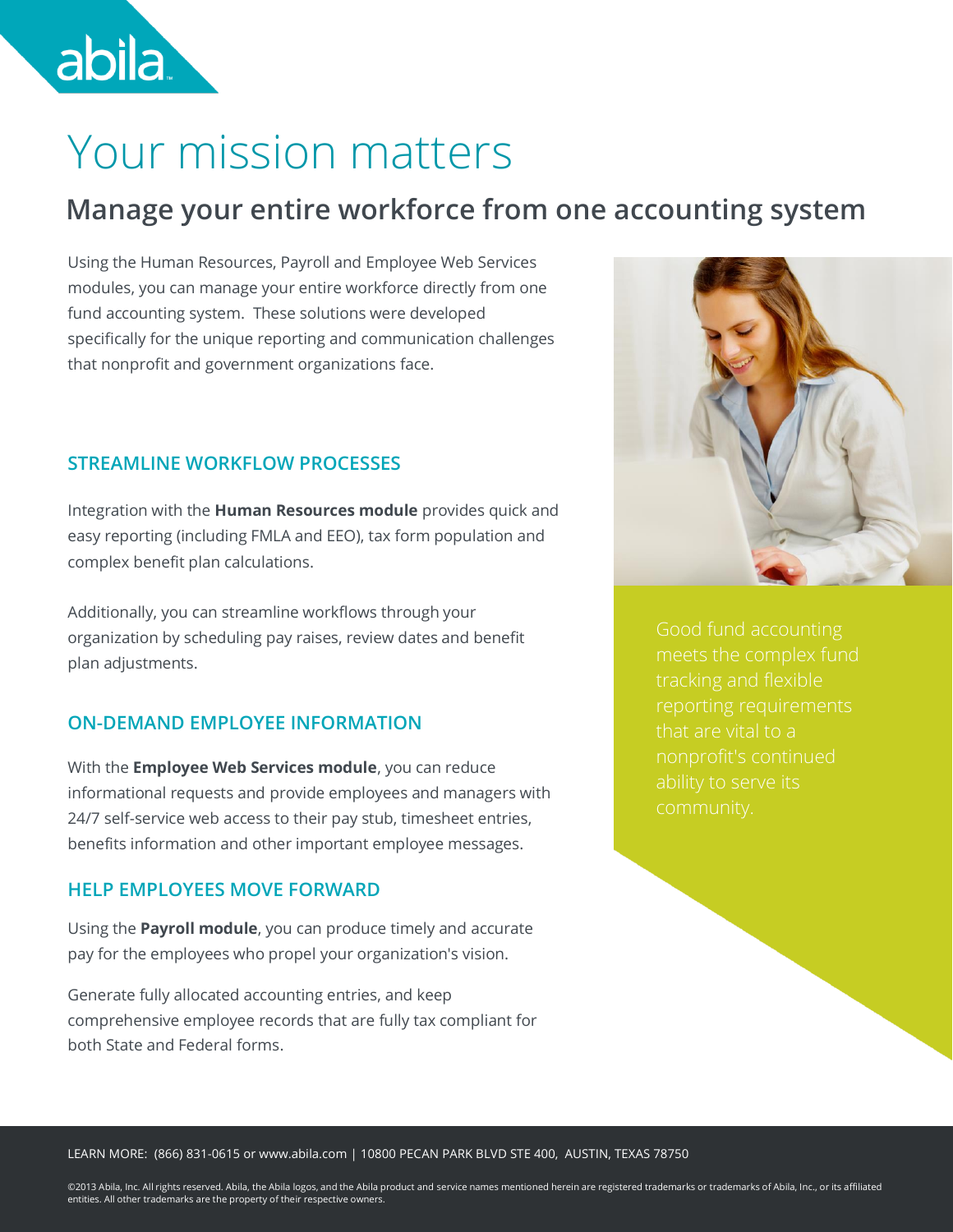

# Abila MIP Fund Accounting

## **Human Resources, Payroll and Employee Web Services**

With the ability to control the tools and features you need to manage your organization, you can eliminate duplicate entries of employee information between multiple solutions and focus more time on advancing your mission.



## **HR Management**

- Employee history
- · Manage benefits, leave, default timesheets
- Auditable and secure

• Integration to training and recruiting tools available



Payroll



```
Employee<br>Web Services
```
Training &

Recruiting

- Process Pay
- Direct Deposit
- · Integrate w/ GL Distributions, multiple funds
- Online timesheets
- . Print pay stubs, W2s
- Managing system with confirmations

Printing



- . Built-in reporting assists federal and state prep
- Online tax service and efiling
- . Print physical pay checks and stubs
- · Print W2s, 1099s
- Available pre-printed forms

### **Abila Authorized Partner I DWD Technology Group**

Luc Lothamer I Systems Consultant llothamer@dwdtechgroup.com I 800.232.8913 I www.dwdtechgroup.com Contact us for more information or a free software demo.

LEARN MORE: (866) 831-0615 or www.abila.com | 10800 PECAN PARK BLVD STE 400, AUSTIN, TEXAS 78750

©2013 Abila, Inc. All rights reserved. Abila, the Abila logos, and the Abila product and service names mentioned herein are registered trademarks or trademarks of Abila, Inc., or its affiliated entities. All other trademarks are the property of their respective owners.